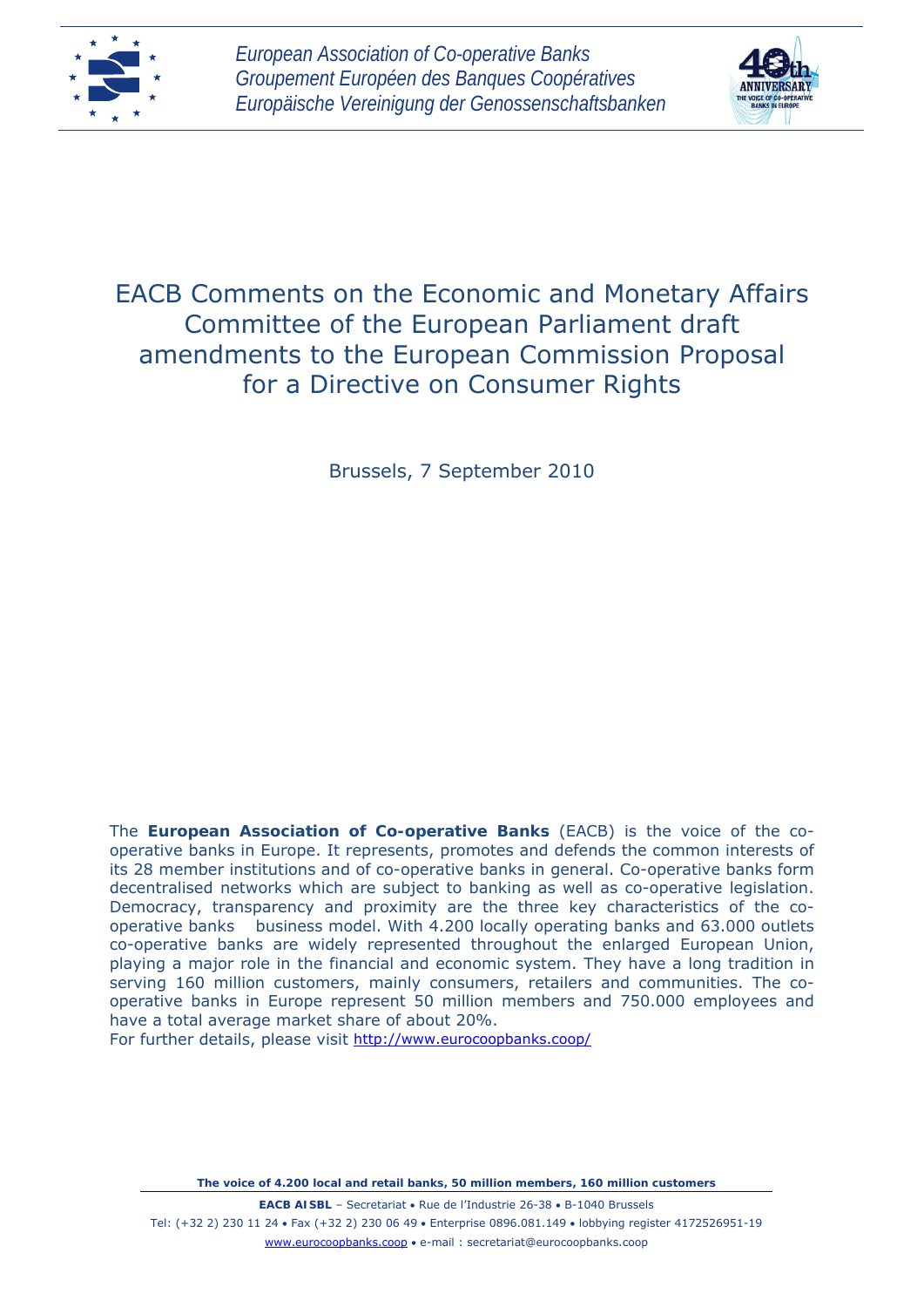



## **Introduction**

The EACB wishes to comment on the Draft Opinion of 10 May 2010 and Draft Amendments of 11 June 2010 made by the Economic and Monetary Affairs Committee of the European Parliament regarding the European Commission (EC) Proposal for a Directive on Consumer Rights<sup>[1](#page-1-0)</sup> (the Proposal).

## **General comments on the EC proposal**

The EACB supports the objectives of the EC Proposal (i) to improve the functioning of the Internal Market for businesses and consumers by introducing a more coherent legal framework, and (ii) to ensure a high level of consumer protection. These objectives go hand-in-hand with one another, as it is only if the certainty and consistency of the legal framework is ensured will consumers have the confidence to avail of the advantages of the Internal Market. Having observed the developments around the Proposal at the European Parliament and the Council since October 2008, concerning in particular the scope of the Proposal and the level of harmonisation, the EACB has doubts that the Proposal will introduce the desired consistency and clarity of the legal framework of consumer rights. To address this concern, **the EACB requests the exclusion of financial services from the scope of the Proposal, with the only exception being the 'black' and 'grey' lists of unfair contract terms**.

We base our position on the following arguments.

There is already an extensive body of existing EU, sector specific legislation and industry measures in place regulating the provision of financial services to consumers, as well as a number of relevant upcoming initiatives. Without attempting to present an exhaustive list of those measures, the following examples can be highlighted:

- Consumer Credit Directive (2008/48/EC);
- Payment Systems Directive (2007/64/EC);
- Directive on Distance Marketing of Financial Services (2002/65/EC);
- Markets in Financial Instruments Directive (2004/39/EC);
- Prospectus Directive (2003/71/EC);
- Money Laundering Directive (2005/60/EC);
- Self-regulatory EBIC Code of Conduct on Home Loans;
- Upcoming EU legislation on Responsible Mortgage Lending and Borrowing;
- Packaged Retail Investment Products initiatives under development;
- Etc.

The EACB considers that with such an extensive body of vertical legislation, regulatory gaps are marginal and overlaps likely. In fact, the proposed directive on consumer rights would apply to banking services only as regards off-premises concluded contracts related to consumer credit below EUR 200, consumer credit above EUR 75,000, and mortgage credit. However, the validity of regulation in those areas can be questioned.

As for mortgage credit and home loans, information requirements are already regulated by an industry initiative, the Code of Conduct on Home Loans and its European Standardised Information Sheet (ESIS) form, which was subject to consumer testing and received an overall positive assessment mark<sup>[2](#page-1-1)</sup>. The European Commission has now

**EACB AISBL** – Secretariat • Rue de l'Industrie 26-38 • B-1040 Brussels

Tel: (+32 2) 230 11 24 Fax (+32 2) 230 06 49 Enterprise 0896.081.149 lobbying register 4172526951-19 www.eurocoopbanks.coop e-mail : secretariat@eurocoopbanks.coop

<span id="page-1-0"></span><sup>1</sup> COM (2008) 614 final

<span id="page-1-1"></span><sup>2</sup> [http://ec.europa.eu/internal\\_market/finservices-retail/docs/credit/esis\\_report\\_en.pdf](http://ec.europa.eu/internal_market/finservices-retail/docs/credit/esis_report_en.pdf)

*The voice of 4.200 local and retail banks, 50 million members, 160 million customers*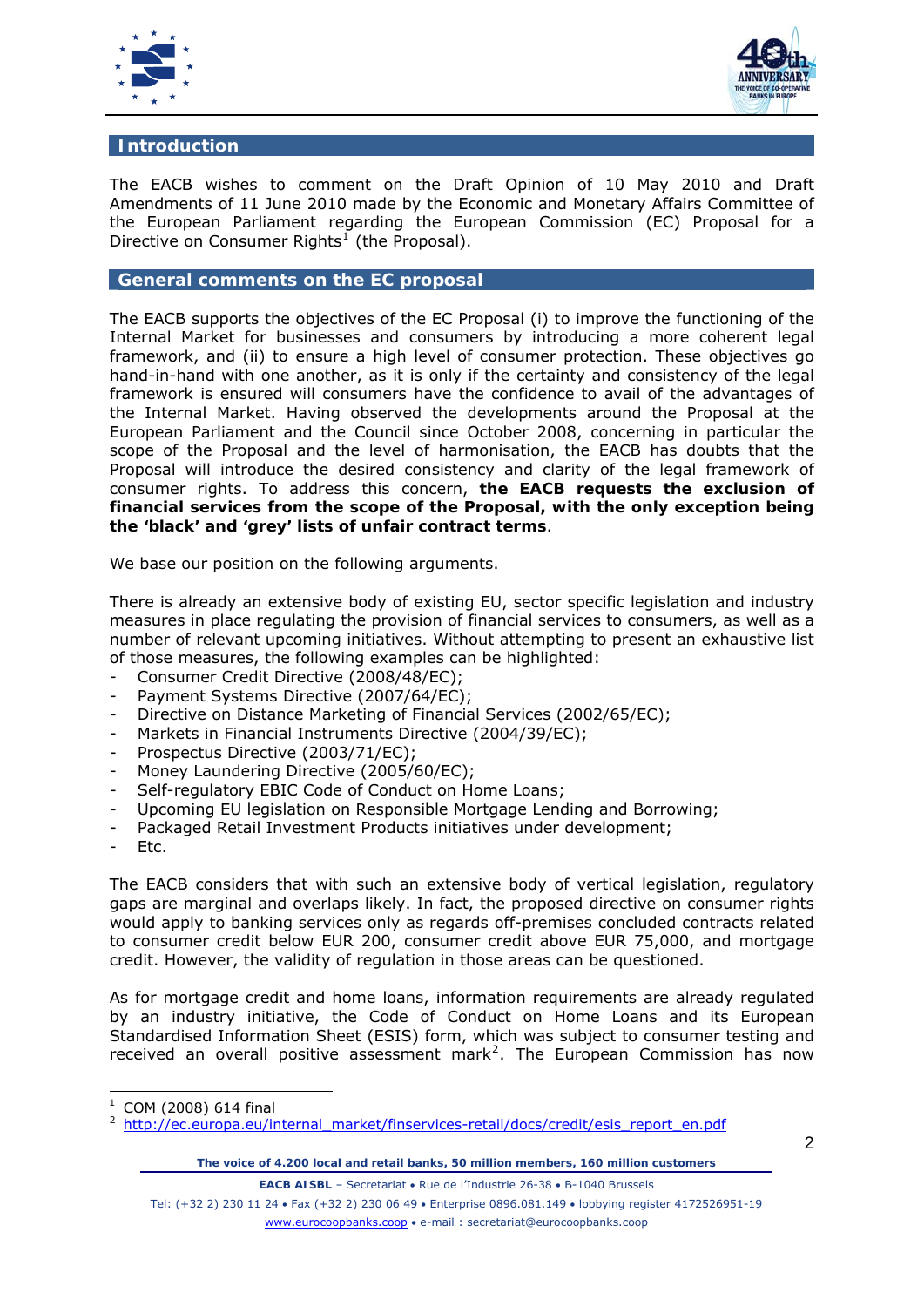



confirmed that the ESIS will be used as one of the basis for EU legislation regulating responsible mortgage lending and borrowing, which will also cover the aspect of information to consumers. The EACB wishes to emphasise that the proposal's intended simplification of the legal framework for businesses and consumers cannot be achieved through double regulation.

As for consumer credit below the minimum threshold of EUR 200, the EACB considers that it should not be subject to the same level of regulation. The minimum threshold was introduced in the CCD to avoid an unnecessary amount of new bureaucracy and administrative burden, and to ensure that additional costs related to the provision of information do not disproportionately outweigh the potential financial gains. To include such loans within the scope of the new directive would not lead to the desired 'filling in regulatory gaps', since the legislator purposely left these 'petty loans' outside of the scope of the CCD. Further, Art 7 of the Unfair Commercial Practices Directive already provides for protection of consumers taking out such loans.

The only exception to the general exclusion of financial services from the scope of the proposal which the EACB considers fit are the 'black' and 'grey' lists of unfair contract terms, enclosed in Annex II and Annex III of the proposal. With the view of ensuring legal certainty and consistency of the legal framework, the EACB strongly supports maximum harmonisation of those terms. The situation whereby in one Member State a particular term is included in a 'black list', in another Member State in a 'grey list', and yet in another Member States it is not included in any of the lists at all, would create barriers for traders, and confusion for consumers.

## **Detailed comments on ECON draft amendments**

The EACB calls for the exclusion of financial services from the scope of the directive on consumer rights, with the exception of unfair contract terms. **The EACB therefore strongly supports the proposed amendment No 18**[3](#page-2-0) (see table enclosed for further details). However, should financial services remain under the scope of the proposal, the EACB would support targeted maximum harmonisation of the definitions, right of withdrawal and standardised withdrawal form, as well as unfair contract terms.

Enclosed is a table containing our more detailed comments regarding the draft ECON Committee amendments of 11 June 2010 (2008/0196 (COD)). **Please note that these comments should be considered as secondary and relevant only in case of the inclusion of financial services in the scope of the directive, which the EACB strongly opposes**.

Encl.: Detailed EACB comments on the ECON draft amendments to the proposal for a directive on consumer rights

\* \* \* \* \*

*The voice of 4.200 local and retail banks, 50 million members, 160 million customers* 

**EACB AISBL** – Secretariat • Rue de l'Industrie 26-38 • B-1040 Brussels Tel: (+32 2) 230 11 24 • Fax (+32 2) 230 06 49 • Enterprise 0896.081.149 • lobbying register 4172526951-19 www.eurocoopbanks.coop e-mail : secretariat@eurocoopbanks.coop

<span id="page-2-0"></span>Of the Draft Amendments of 11 June 2010 made by the Economic and Monetary Affairs Committee of the European Parliament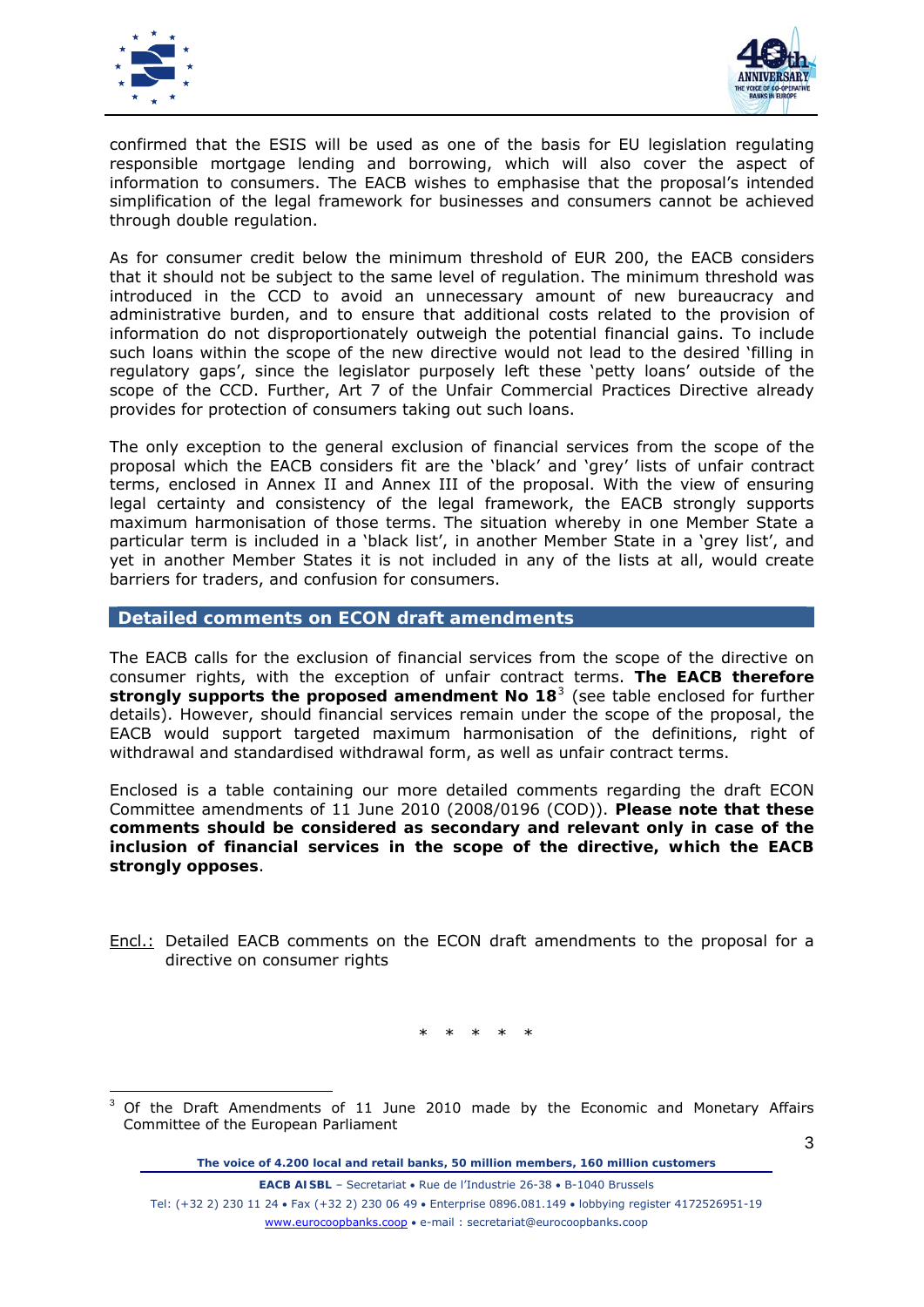



| <b>Article</b>          | <b>Original text of EC proposal</b>                                                                                                                                                                                                                                                                                                                                                                                                                                                                                                                                                                                                                                                                                      | <b>Proposed ECON amendment</b>                                                                                                                                                                                                                                                                                                                                                                                                                                                                                                                                                                                                                                                                                                                                                                                                                                                               | <b>EACB Comment</b><br>on the proposed ECON amendment                                                                                                                                                                                                                                                                                                                                                                                                                                                                                                                                                                                   | <b>Overall</b><br>mark |
|-------------------------|--------------------------------------------------------------------------------------------------------------------------------------------------------------------------------------------------------------------------------------------------------------------------------------------------------------------------------------------------------------------------------------------------------------------------------------------------------------------------------------------------------------------------------------------------------------------------------------------------------------------------------------------------------------------------------------------------------------------------|----------------------------------------------------------------------------------------------------------------------------------------------------------------------------------------------------------------------------------------------------------------------------------------------------------------------------------------------------------------------------------------------------------------------------------------------------------------------------------------------------------------------------------------------------------------------------------------------------------------------------------------------------------------------------------------------------------------------------------------------------------------------------------------------------------------------------------------------------------------------------------------------|-----------------------------------------------------------------------------------------------------------------------------------------------------------------------------------------------------------------------------------------------------------------------------------------------------------------------------------------------------------------------------------------------------------------------------------------------------------------------------------------------------------------------------------------------------------------------------------------------------------------------------------------|------------------------|
|                         | Amendment 3, Sari Essayah                                                                                                                                                                                                                                                                                                                                                                                                                                                                                                                                                                                                                                                                                                |                                                                                                                                                                                                                                                                                                                                                                                                                                                                                                                                                                                                                                                                                                                                                                                                                                                                                              |                                                                                                                                                                                                                                                                                                                                                                                                                                                                                                                                                                                                                                         |                        |
| Recital<br>$\mathbf{2}$ | (2) Those Directives have been reviewed in<br>the light of experience with a view to<br>simplifying and updating the applicable rules,<br>inconsistencies<br>removing<br>and<br>closing<br>unwanted gaps in the rules. That review has<br>shown that it is appropriate to replace those<br>four Directives by this single Directive. This<br>Directive should accordingly lay down<br>standard rules for the common aspects<br>and move away from the minimum<br>harmonisation approach in the former<br>Directives under which Member States<br>could maintain or adopt stricter national<br>rules.                                                                                                                     | (2) Those Directives have been reviewed in the<br>light of experience with a view to simplifying and<br>updating the applicable rules, removing<br>inconsistencies and closing unwanted gaps in the<br>rules. That review has shown that it is<br>appropriate to replace those four Directives by<br>this single Directive.                                                                                                                                                                                                                                                                                                                                                                                                                                                                                                                                                                  | As the EACB considers that financial services should<br>be excluded from the scope the directive, except<br>for unfair contract terms, we in general do not<br>consider it necessary to comment on the level of<br>harmonisation of other provisions. However, should<br>financial services not be excluded from the<br>provisions on off-premises contracts, the EACB<br>would strongly support maximum harmonisation of<br>definitions, right of withdrawal and standardized<br>withdrawal form, in addition to unfair contract<br>terms, which in our view is necessary to ensure the<br>desired consistency of the legal framework. |                        |
|                         | Amendment 4, Antolín Sánchez Presedo                                                                                                                                                                                                                                                                                                                                                                                                                                                                                                                                                                                                                                                                                     |                                                                                                                                                                                                                                                                                                                                                                                                                                                                                                                                                                                                                                                                                                                                                                                                                                                                                              |                                                                                                                                                                                                                                                                                                                                                                                                                                                                                                                                                                                                                                         |                        |
| Recital<br>8            | (8) Full harmonisation of some key regulatory<br>aspects will considerably increase legal<br>certainty for both consumers and business.<br>Both consumers and business will be able to<br>rely on a single regulatory framework based<br>on clearly defined legal concepts regulating<br>certain aspects of business-to-consumer<br>contracts across the Community. The effect<br>will be to eliminate the barriers stemming<br>from the fragmentation of the rules and to<br>complete the internal market in this area.<br>These barriers can only be eliminated by<br>establishing uniform rules at Community<br>level. Furthermore consumers will enjoy a<br>high common level of protection across the<br>Community. | (8) Unless otherwise specified and in<br>accordance with Article 169 of the Treaty on<br>the Functioning of the European Union, the<br>measures laid out in the present directive<br>should not prevent Member States from<br>maintaining or introducing<br>measures<br>providing for a higher level of consumer<br>protection. However, full harmonisation of<br>some key regulatory aspects is justified to<br>ensure a consistent framework of consumer<br>protection across the European Union and to<br>considerably increase legal certainty for both<br>consumers and business in cross border<br>transactions. In these cases, both consumers<br>and business will be able to rely on a single<br>regulatory framework based on clearly defined<br>legal concepts regulating certain aspects of<br>business-to-consumer contracts across the<br>Community. The effect should be that | See comments on proposed amendment no 3.                                                                                                                                                                                                                                                                                                                                                                                                                                                                                                                                                                                                |                        |

**EACB AISBL** – Secretariat • Rue de l'Industrie 26-38 • B-1040 Brussels Tel: (+32 2) 230 11 24 Fax (+32 2) 230 06 49 Enterprise 0896.081.149 lobbying register 4172526951-19 www.eurocoopbanks.coop e-mail : secretariat@eurocoopbanks.coop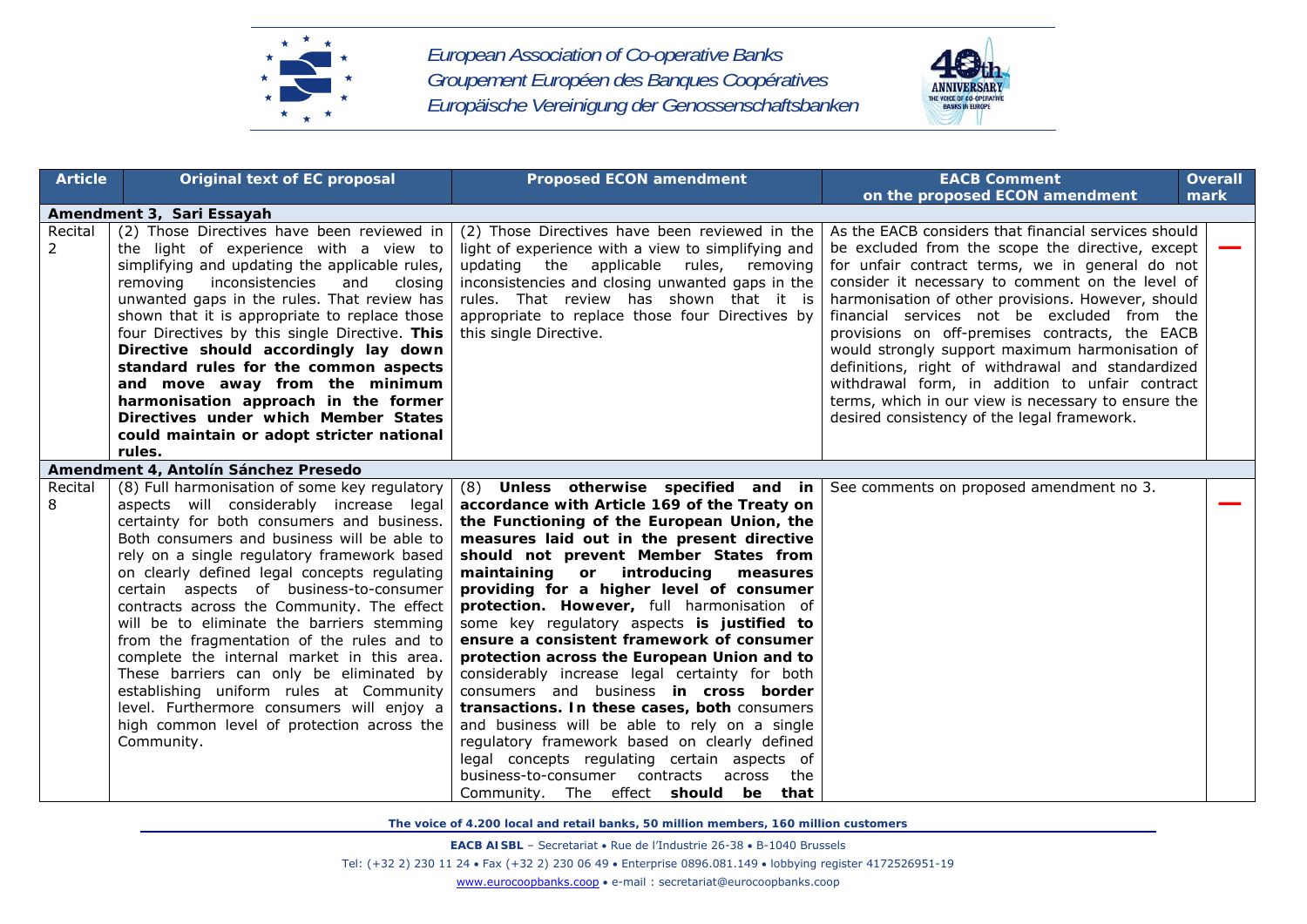



|                |                                                                                                                                                                                                                                                                                                                  | consumers enjoy a high common level of<br>protection across the European Union,<br>contribute to eliminate the barriers stemming<br>from the <b>inadequate</b> fragmentation of the rules<br>and to complete the internal market in this area.                                                                                                                                                                                                                                                                     |                                                                                                                                                                                                                                                                                                                                                                                                                                                                                                                                                                                                                                                                                                                                                                                                                                                                                                                                                                                                                                                                                                                        |  |
|----------------|------------------------------------------------------------------------------------------------------------------------------------------------------------------------------------------------------------------------------------------------------------------------------------------------------------------|--------------------------------------------------------------------------------------------------------------------------------------------------------------------------------------------------------------------------------------------------------------------------------------------------------------------------------------------------------------------------------------------------------------------------------------------------------------------------------------------------------------------|------------------------------------------------------------------------------------------------------------------------------------------------------------------------------------------------------------------------------------------------------------------------------------------------------------------------------------------------------------------------------------------------------------------------------------------------------------------------------------------------------------------------------------------------------------------------------------------------------------------------------------------------------------------------------------------------------------------------------------------------------------------------------------------------------------------------------------------------------------------------------------------------------------------------------------------------------------------------------------------------------------------------------------------------------------------------------------------------------------------------|--|
|                | Amendment 5, Antolín Sánchez Presedo                                                                                                                                                                                                                                                                             |                                                                                                                                                                                                                                                                                                                                                                                                                                                                                                                    |                                                                                                                                                                                                                                                                                                                                                                                                                                                                                                                                                                                                                                                                                                                                                                                                                                                                                                                                                                                                                                                                                                                        |  |
| Recital<br>11  | (11) The existing Community legislation on<br>financial<br>services<br>contains<br>consumer<br>numerous rules on consumer protection. For<br>this reason the provisions of this Directive<br>cover contracts relating to financial services<br>only insofar as this is necessary to fill the<br>regulatory gaps. | (11) Whilst the existing Community legislation on<br>consumer financial services contains numerous<br>rules on consumer protection, consumers in the<br>field of financial services should profit of the<br>measures provided in the present directive<br>insofar as this is necessary to fill the regulatory<br>gaps. These measures should also apply<br>horizontally where a higher level of<br>consumer protection that the one provided<br>in the special financial national or EU<br>legislation is granted. | The EACB considers that financial services should<br>be excluded from the scope of the directive, except<br>for unfair contract terms. The rule lex specialis<br>derogate legi generali should be observed. The<br>horizontal application of the proposal wherever a<br>higher level of protection is granted by it would<br>only lead to further confusion and lack of clarity of<br>the legal framework. In the Commission 'non-<br>paper' presented on 29 September 2009, it is<br>clearly stated that the proposal should be treated<br>as lex generalis compared to sector specific<br>Community legislation (in case of banking, it is e.g.<br>PSD <sup>4</sup> , CCD <sup>5</sup> , DMFSD <sup>6</sup> , MiFID <sup>7</sup> , etc). Therefore, in<br>case of conflict, the specific information<br>requirements in the sector specific legislation<br>should take precedence. Should this amendment be<br>upheld, the legislator should specify which<br>measures within the special financial legislation<br>offer a lower level of protection to consumers than<br>the proposal directive on consumer rights. |  |
|                | Amendment 10, Antolín Sánchez Presedo                                                                                                                                                                                                                                                                            |                                                                                                                                                                                                                                                                                                                                                                                                                                                                                                                    |                                                                                                                                                                                                                                                                                                                                                                                                                                                                                                                                                                                                                                                                                                                                                                                                                                                                                                                                                                                                                                                                                                                        |  |
| Recital<br>11a |                                                                                                                                                                                                                                                                                                                  | (11a) The Union should aim to achieve a<br>European Charter of Consumer Rights in the                                                                                                                                                                                                                                                                                                                                                                                                                              | Such a Charter seems to be unrealistic and would<br>only present an additional layer in the regulatory                                                                                                                                                                                                                                                                                                                                                                                                                                                                                                                                                                                                                                                                                                                                                                                                                                                                                                                                                                                                                 |  |
| (new)          |                                                                                                                                                                                                                                                                                                                  | field of financial services. The Charter should I                                                                                                                                                                                                                                                                                                                                                                                                                                                                  | framework. Many of the issues proposed for the                                                                                                                                                                                                                                                                                                                                                                                                                                                                                                                                                                                                                                                                                                                                                                                                                                                                                                                                                                                                                                                                         |  |

4 Payment Systems Directive (Directive 2007/64/EC)

<span id="page-4-1"></span><span id="page-4-0"></span><sup>5</sup> Consumer Credit Directive (Directive 2008/48/EC)

<span id="page-4-3"></span><span id="page-4-2"></span> $6$  Directive on distance marketing of financial services (Directive 2002/65/EC)

<sup>7</sup> Markets In Financial Instruments Directive (Directive 2004/39/EC)

*The voice of 4.200 local and retail banks, 50 million members, 160 million customers* 

**EACB AISBL** – Secretariat • Rue de l'Industrie 26-38 • B-1040 Brussels

Tel: (+32 2) 230 11 24 Fax (+32 2) 230 06 49 Enterprise 0896.081.149 lobbying register 4172526951-19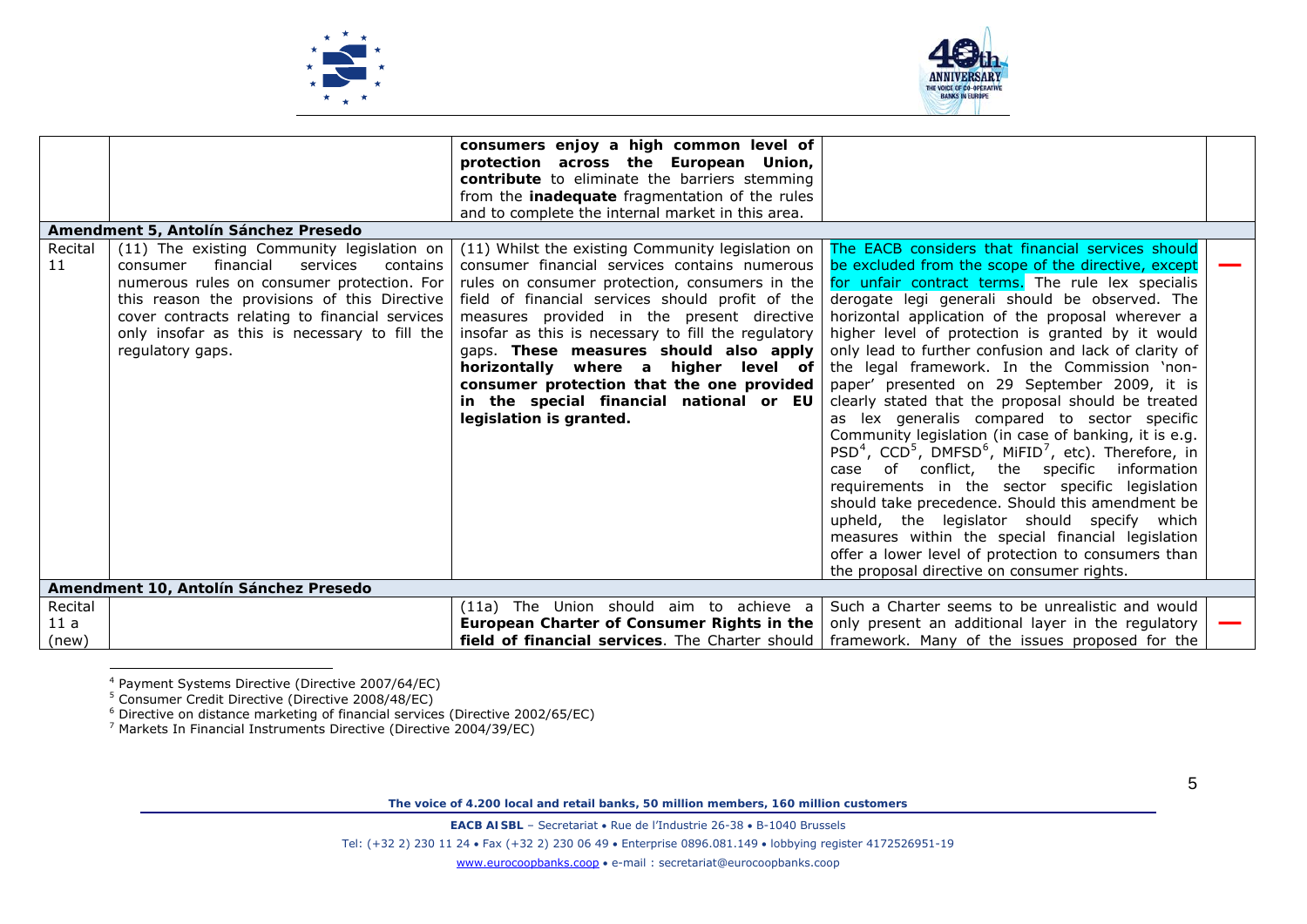



|               |                                                                                                                                                                                                                                                                                                                  | bring together and simplify all existing provisions,<br>specify rights such as access to information,<br>control of own financial records, adequate advice<br>and consumer education, promote financial<br>inclusion, incorporate best practices from Member<br>States, facilitate collective redress and encourage<br>stakeholder's participation. Additionally, an<br>annual report should evaluate the fulfilment<br>across the Union of the measures provided for in<br>the Charter. | Charter are already regulated, and many of them<br>by new legislation, the impact of which is yet to be<br>assessed. For example:<br>- access to information: CCD, DMFS, PSD, MiFID,<br>Prospectus Directive, UCITS, PRIPs (upcoming),<br>legislation on responsible mortgage lending and<br>borrowing (upcoming)<br>advice (MiFID),<br>consumer education $-$ in the domain of Member<br>States. Additionally, co-operative banks are<br>actively engaged in raising the levels of financial<br>literacy.<br>- financial inclusion - this issue is currently under<br>consideration by the EC. Additionally, there are<br>already numerous national solutions and co-<br>operative banks are actively engaged in this issue<br>as well.<br>collective redress - the EC is currently<br>considering the best way forward and is planning<br>a further stakeholder consultation on collective<br>redress, along with a possible White Paper on<br>damages actions.<br>It would be more appropriate to await the outcome<br>of the new pieces of legislation as well as the<br>upcoming legislative initiatives, in order to assess<br>whether such a Charter would bring any added-<br>value. The EACB considers therefore that Recital<br>11a, as proposed in this amendment, should not be<br>inserted. |  |
|---------------|------------------------------------------------------------------------------------------------------------------------------------------------------------------------------------------------------------------------------------------------------------------------------------------------------------------|------------------------------------------------------------------------------------------------------------------------------------------------------------------------------------------------------------------------------------------------------------------------------------------------------------------------------------------------------------------------------------------------------------------------------------------------------------------------------------------|----------------------------------------------------------------------------------------------------------------------------------------------------------------------------------------------------------------------------------------------------------------------------------------------------------------------------------------------------------------------------------------------------------------------------------------------------------------------------------------------------------------------------------------------------------------------------------------------------------------------------------------------------------------------------------------------------------------------------------------------------------------------------------------------------------------------------------------------------------------------------------------------------------------------------------------------------------------------------------------------------------------------------------------------------------------------------------------------------------------------------------------------------------------------------------------------------------------------------------------------------------------------------------------------------------|--|
|               | Amendment 6, Olle Schmidt                                                                                                                                                                                                                                                                                        |                                                                                                                                                                                                                                                                                                                                                                                                                                                                                          |                                                                                                                                                                                                                                                                                                                                                                                                                                                                                                                                                                                                                                                                                                                                                                                                                                                                                                                                                                                                                                                                                                                                                                                                                                                                                                          |  |
| Recital<br>11 | (11) The existing Community legislation on<br>financial<br>services<br>contains<br>consumer<br>numerous rules on consumer protection. For<br>this reason the provisions of this Directive<br>cover contracts relating to financial services<br>only insofar as this is necessary to fill<br>the regulatory gaps. | (11) The existing Community legislation on<br>consumer financial services contains numerous<br>rules on consumer protection. The provisions of<br>this Directive should cover credit agreements<br>involving amounts less than EUR 200 or<br>more than EUR 75 000, not included in<br>Directive 2008/48/EC.                                                                                                                                                                              | (1) The EC is currently reviewing several aspects of<br>mortgage lending, and will propose EU legislation<br>on responsible mortgage lending and borrowing<br>(mortgage and home loans), which will cover<br>aspects such as pre-contractual information. In<br>addition, by now 14 Member States have decided to<br>extend the application of the CCD to mortgage                                                                                                                                                                                                                                                                                                                                                                                                                                                                                                                                                                                                                                                                                                                                                                                                                                                                                                                                       |  |
|               |                                                                                                                                                                                                                                                                                                                  |                                                                                                                                                                                                                                                                                                                                                                                                                                                                                          |                                                                                                                                                                                                                                                                                                                                                                                                                                                                                                                                                                                                                                                                                                                                                                                                                                                                                                                                                                                                                                                                                                                                                                                                                                                                                                          |  |

*The voice of 4.200 local and retail banks, 50 million members, 160 million customers* 

**EACB AISBL** – Secretariat • Rue de l'Industrie 26-38 • B-1040 Brussels

Tel: (+32 2) 230 11 24 Fax (+32 2) 230 06 49 Enterprise 0896.081.149 lobbying register 4172526951-19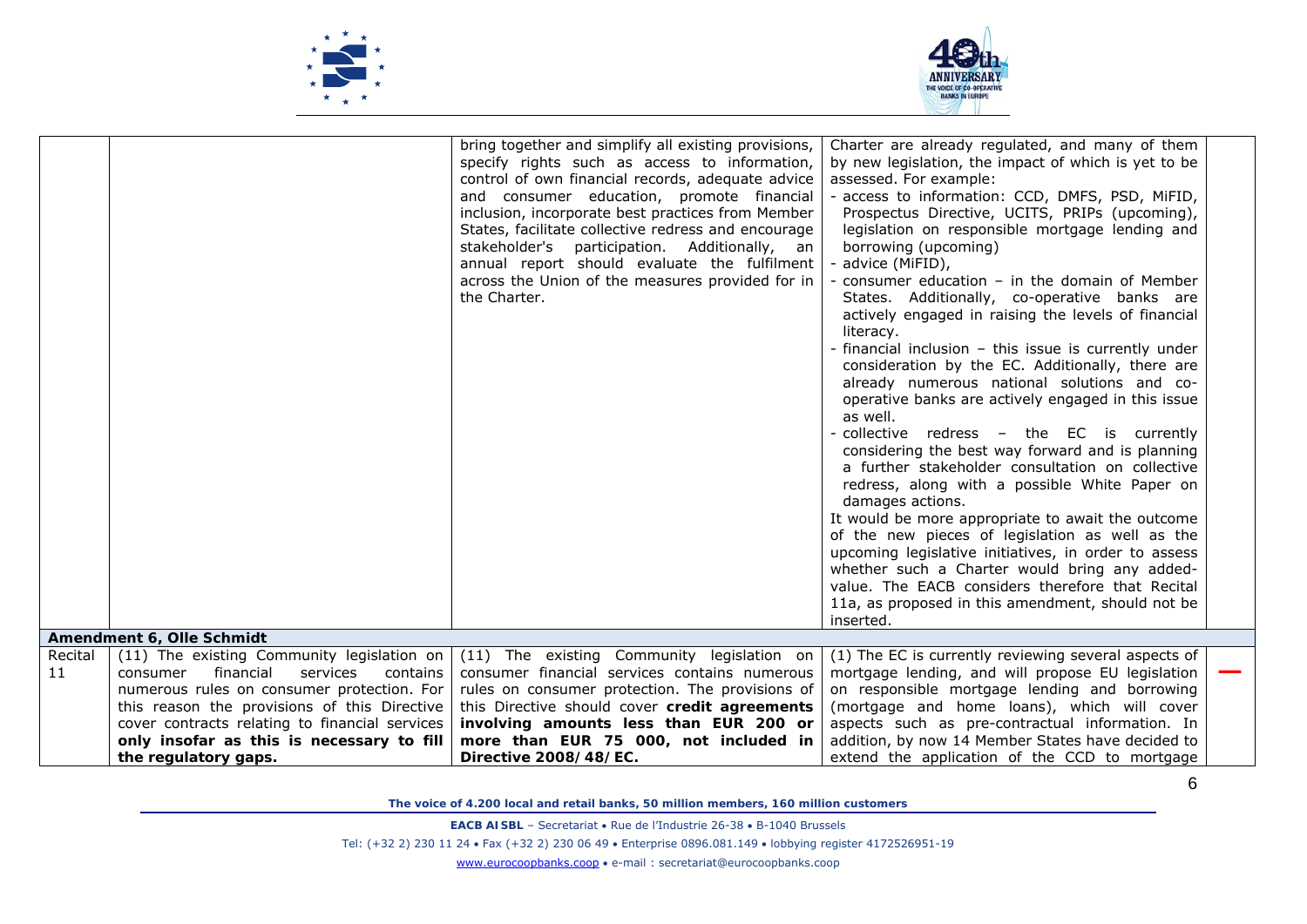



|                 |                                |                                                                                              | credit.<br>(2) Consumer credit below the minimum threshold<br>of EUR 200 should not be subject to the same level<br>of regulation. The minimum threshold was<br>introduced in the CCD to avoid an unnecessary<br>amount of new bureaucracy and administrative<br>burden, and to ensure that additional costs related<br>to the provision of information do not<br>disproportionately outweigh the potential financial<br>gains. Reference to regulatory gaps is more<br>appropriate and more adaptable to the<br>existing vertical legislation; double regulation<br>should be avoided. |  |
|-----------------|--------------------------------|----------------------------------------------------------------------------------------------|-----------------------------------------------------------------------------------------------------------------------------------------------------------------------------------------------------------------------------------------------------------------------------------------------------------------------------------------------------------------------------------------------------------------------------------------------------------------------------------------------------------------------------------------------------------------------------------------|--|
|                 | Amendment 8, Olle Schmidt      |                                                                                              |                                                                                                                                                                                                                                                                                                                                                                                                                                                                                                                                                                                         |  |
| Recital         |                                | (11a) In order to enable consumers to make their                                             | See comments on proposed amendment no 6.                                                                                                                                                                                                                                                                                                                                                                                                                                                                                                                                                |  |
| 11a             |                                | decisions in full knowledge of the facts, they<br>should receive adequate information, which |                                                                                                                                                                                                                                                                                                                                                                                                                                                                                                                                                                                         |  |
| (new)           |                                | the consumer may take away and consider, prior                                               |                                                                                                                                                                                                                                                                                                                                                                                                                                                                                                                                                                                         |  |
|                 |                                | to the conclusion of the credit agreement, on                                                |                                                                                                                                                                                                                                                                                                                                                                                                                                                                                                                                                                                         |  |
|                 |                                | the conditions and cost of the credit and on their                                           |                                                                                                                                                                                                                                                                                                                                                                                                                                                                                                                                                                                         |  |
|                 |                                | obligations.                                                                                 |                                                                                                                                                                                                                                                                                                                                                                                                                                                                                                                                                                                         |  |
|                 | Amendment 9, Olle Schmidt      |                                                                                              |                                                                                                                                                                                                                                                                                                                                                                                                                                                                                                                                                                                         |  |
| Recital         |                                | (11b) In the future, when reviewing existing                                                 | Financial services should be excluded from the                                                                                                                                                                                                                                                                                                                                                                                                                                                                                                                                          |  |
| 11 <sub>b</sub> |                                | legislation on financial services, the Commission                                            | scope of the proposed directive, except for unfair                                                                                                                                                                                                                                                                                                                                                                                                                                                                                                                                      |  |
| (new)           |                                | should take a horizontal approach regarding                                                  | contract terms.                                                                                                                                                                                                                                                                                                                                                                                                                                                                                                                                                                         |  |
|                 |                                | financial services for consumers.                                                            |                                                                                                                                                                                                                                                                                                                                                                                                                                                                                                                                                                                         |  |
|                 | Amendment 7, Sirpa Pietikäinen |                                                                                              |                                                                                                                                                                                                                                                                                                                                                                                                                                                                                                                                                                                         |  |
| Recital         |                                | (11a) New financial products that fall below the                                             | See comments on proposed amendment no 6 & 9.                                                                                                                                                                                                                                                                                                                                                                                                                                                                                                                                            |  |
| 11a             |                                | EUR 200 lower limit, set out in the existing                                                 |                                                                                                                                                                                                                                                                                                                                                                                                                                                                                                                                                                                         |  |
| (new)           |                                | legislation, should be taken into account when                                               |                                                                                                                                                                                                                                                                                                                                                                                                                                                                                                                                                                                         |  |
|                 |                                | renewing the current financial legislation or in                                             |                                                                                                                                                                                                                                                                                                                                                                                                                                                                                                                                                                                         |  |
|                 |                                | further development of the consumer rights                                                   |                                                                                                                                                                                                                                                                                                                                                                                                                                                                                                                                                                                         |  |
|                 |                                | directive in relating to consumer information and                                            |                                                                                                                                                                                                                                                                                                                                                                                                                                                                                                                                                                                         |  |
|                 |                                | unfair business practices.                                                                   |                                                                                                                                                                                                                                                                                                                                                                                                                                                                                                                                                                                         |  |
|                 | Amendment 13, Olle Schmidt     |                                                                                              |                                                                                                                                                                                                                                                                                                                                                                                                                                                                                                                                                                                         |  |

*The voice of 4.200 local and retail banks, 50 million members, 160 million customers* 

**EACB AISBL** – Secretariat • Rue de l'Industrie 26-38 • B-1040 Brussels

Tel: (+32 2) 230 11 24 Fax (+32 2) 230 06 49 Enterprise 0896.081.149 lobbying register 4172526951-19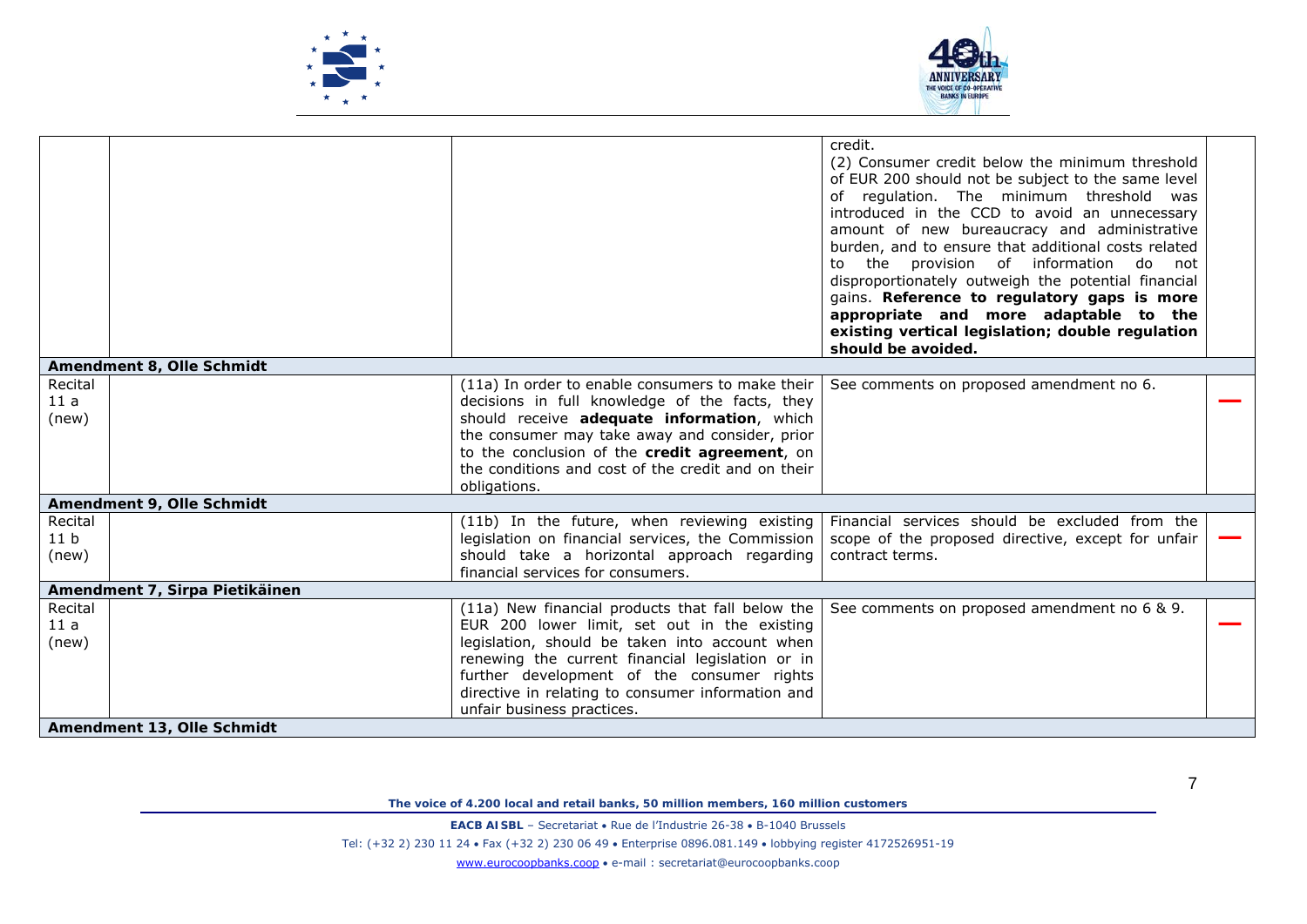



| Recital<br>57a<br>(new)                                                     |                                                                                                                                                                                                                                                | (57a) The Commission should ensure the<br>availability of out-of-court complaints and a<br>collective redress mechanism for<br>European<br>consumers. This would<br>increase consumer<br>confidence and facilitate the possibility for<br>consumers to handle complaints of a less serious<br>nature and involving smaller amounts.                                                                       | Consumers can already address their less serious<br>complaints (involving smaller amounts of up to EUR<br>2,000) through the European Small Claims<br>Procedure, which provides for a standard claim<br>form. Also, ECC-Net facilitates the out-of-court<br>resolution of cross-border consumer complaints.<br>The EC is in the process of analysing the need for a<br>collective redress system in the EU, the conclusions<br>of which are still to be determined. No reference<br>should be made in the Proposal to a mechanism<br>that does not yet exist nor is certain to exist. |   |
|-----------------------------------------------------------------------------|------------------------------------------------------------------------------------------------------------------------------------------------------------------------------------------------------------------------------------------------|-----------------------------------------------------------------------------------------------------------------------------------------------------------------------------------------------------------------------------------------------------------------------------------------------------------------------------------------------------------------------------------------------------------|---------------------------------------------------------------------------------------------------------------------------------------------------------------------------------------------------------------------------------------------------------------------------------------------------------------------------------------------------------------------------------------------------------------------------------------------------------------------------------------------------------------------------------------------------------------------------------------|---|
|                                                                             | Amendment 14, Olle Schmidt                                                                                                                                                                                                                     |                                                                                                                                                                                                                                                                                                                                                                                                           |                                                                                                                                                                                                                                                                                                                                                                                                                                                                                                                                                                                       |   |
| Recital<br>60 a<br>(new)                                                    |                                                                                                                                                                                                                                                | (60a) To ensure a high level of consumer<br>protection and fair conditions of trade as well as a<br>level playing field for entrepreneurs across the<br>single market, the Commission should investigate<br>and develop the use of independent methods of<br>alternative dispute resolution, such as the Nordic<br>ombudsman model, at the Union level and in all<br>Member States.                       | The EC has only recently announced plans for a<br>Green Paper on alternative dispute resolution<br>(ADR). It seems inappropriate for any new<br>legislation to already express a preference for a<br>particular model before the EC draws any<br>conclusions.                                                                                                                                                                                                                                                                                                                         |   |
|                                                                             | Amendment 16, Antolín Sánchez Presedo                                                                                                                                                                                                          |                                                                                                                                                                                                                                                                                                                                                                                                           |                                                                                                                                                                                                                                                                                                                                                                                                                                                                                                                                                                                       |   |
| Article<br>$2 -$<br>paragr<br>aph <sub>1</sub><br>- point<br>$\overline{2}$ | (2) 'trader' means any natural or legal person<br>who, in contracts covered by this Directive, is<br>acting for purposes relating to his trade,<br>business, craft or profession and anyone<br>acting in the name of or on behalf of a trader; | (2) 'trader' means any natural or legal person<br>who, in contracts covered by this Directive, is<br>acting for purposes relating to his trade,<br>business, craft or profession and anyone acting in<br>the name of or on behalf of a trader; in the case<br>financial<br>services.<br>the<br>оf<br>special<br>requirements provided for in the EU sectoral<br>financial legislation should be regarded; | The EACB considers that financial services should<br>be excluded from the scope of the directive, except<br>for unfair contract terms. Specific sector regulation<br>should always be observed, and consistency of<br>legislation is supported by the EACB.                                                                                                                                                                                                                                                                                                                           | ÷ |
|                                                                             | Amendment 17, Antolín Sánchez Presedo                                                                                                                                                                                                          |                                                                                                                                                                                                                                                                                                                                                                                                           |                                                                                                                                                                                                                                                                                                                                                                                                                                                                                                                                                                                       |   |
| Article<br>$3 -$<br>paragr<br>aph 2                                         | 2. This Directive shall only apply to financial<br>services as regards certain off-premises<br>contracts as provided for by Articles 8 to 20,<br>unfair contract terms as provided for by<br>Articles 30 to 39 and general provisions as       | 2. This Directive shall apply to financial services<br>without prejudice to national or EU special<br>financial legislation providing for a higher level of<br>consumer protection.                                                                                                                                                                                                                       | This amendment would mean that in case<br>where sectoral legislation already covering<br>certain financial services provides lower level<br>of protection to consumers than envisaged by<br>the proposal directive, the directive on                                                                                                                                                                                                                                                                                                                                                  |   |

**EACB AISBL** – Secretariat • Rue de l'Industrie 26-38 • B-1040 Brussels

Tel: (+32 2) 230 11 24 Fax (+32 2) 230 06 49 Enterprise 0896.081.149 lobbying register 4172526951-19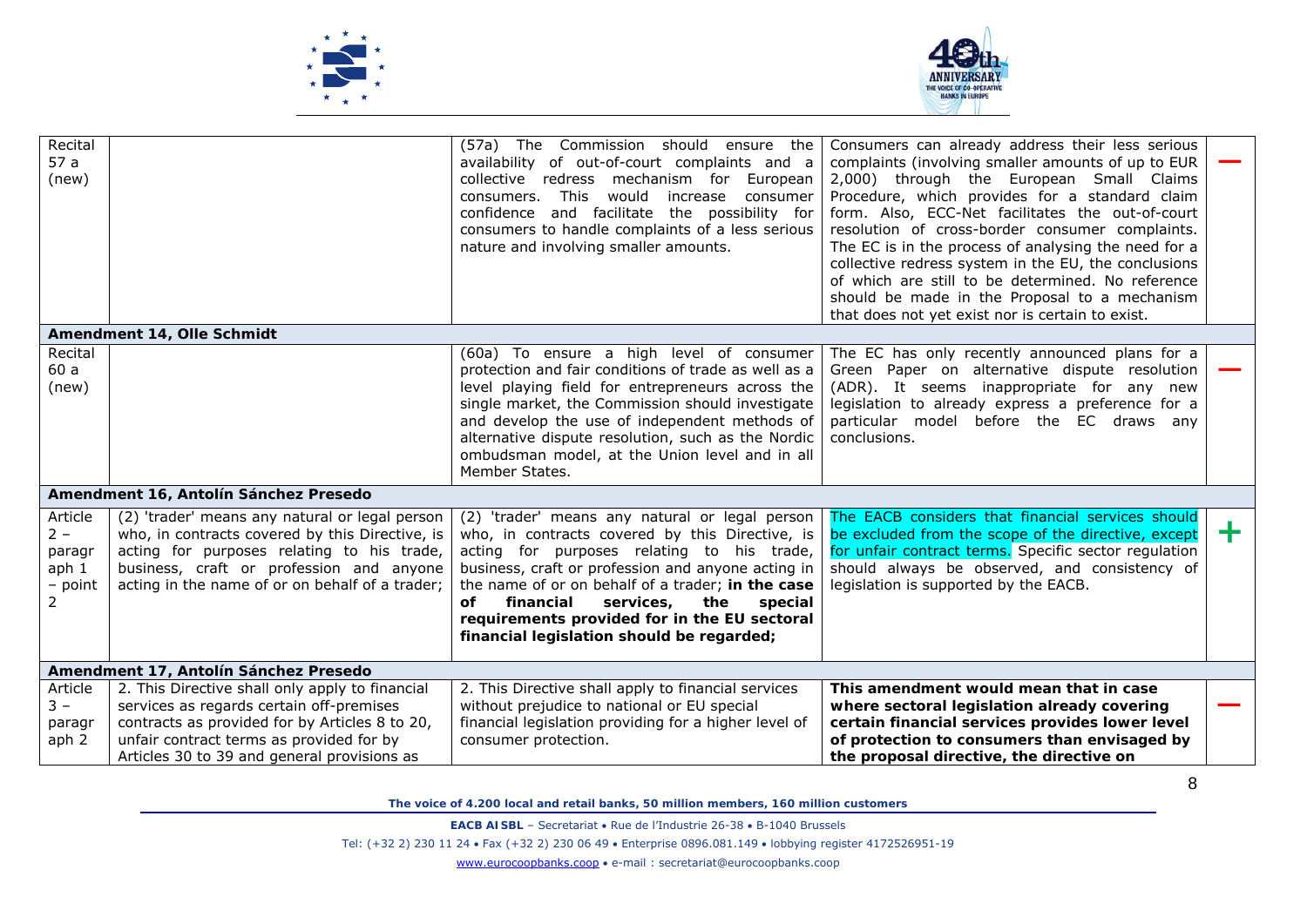



|              | provided for by Articles 40 to 46, read in<br>conjunction with Article 4 on full<br>harmonisation.                                                                                                                                                                                          |                                                                                                                                                                                                                                                                                                                                                                                                | consumer rights would apply instead of the<br>sector specific legislation. This remains in<br>conflict with the fundamental rule lex<br>specialis derogat legi generali, and as such<br>this amendment cannot be supported by the<br>EACB.                                                                                                                                                                                                                                    |       |
|--------------|---------------------------------------------------------------------------------------------------------------------------------------------------------------------------------------------------------------------------------------------------------------------------------------------|------------------------------------------------------------------------------------------------------------------------------------------------------------------------------------------------------------------------------------------------------------------------------------------------------------------------------------------------------------------------------------------------|-------------------------------------------------------------------------------------------------------------------------------------------------------------------------------------------------------------------------------------------------------------------------------------------------------------------------------------------------------------------------------------------------------------------------------------------------------------------------------|-------|
|              | Amendment 18, Ashley Fox                                                                                                                                                                                                                                                                    |                                                                                                                                                                                                                                                                                                                                                                                                |                                                                                                                                                                                                                                                                                                                                                                                                                                                                               |       |
|              | services as regards certain off-premises<br>contracts as provided for by Articles 8 to 20,<br>unfair contract terms as provided for by<br>Articles 30 to 39 and general provisions as<br>provided for by Articles 40 to 46, read in<br>conjunction with Article 4 on full<br>harmonisation. | 2. This Directive shall only apply to financial $\vert$ 2. This Directive shall only apply to financial<br>services as regards certain unfair contract<br>terms as provided for by Articles 30 to 39 and<br>general provisions as provided for by Articles<br>40 to 46, read in conjunction with Article 4 on full<br>harmonisation.                                                           | The EACB fully supports this amendment, as it<br>would result in the requested exclusion of financial<br>services from the scope of the directive, except for<br>the unfair contract terms. See also comments on<br>proposed amendment no 3 & 4, as well as the<br>cover note accompanying this table.                                                                                                                                                                        | $\pm$ |
|              | Amendment 19, Pascal Canfin                                                                                                                                                                                                                                                                 |                                                                                                                                                                                                                                                                                                                                                                                                |                                                                                                                                                                                                                                                                                                                                                                                                                                                                               |       |
|              | services as regards certain off-premises<br>contracts as provided for by Articles 8 to 20,<br>unfair contract terms as provided for by<br>Articles 30 to 39 and general provisions as<br>provided for by Articles 40 to 46, read in<br>conjunction with Article 4 on full<br>harmonisation. | 2. This Directive shall only apply to financial 2. This Directive shall only apply to financial<br>services as regards certain off-premises contracts<br>as provided for by Articles 8 to 20, unfair contract<br>terms as provided for by Articles 30 to 39 and<br>general provisions as provided for by Articles 40<br>to 46, read in conjunction with Article 4 on<br>minimum harmonisation. | Financial services should be excluded from the<br>scope of the Directive, except for the unfair<br>contract terms and 'black' and 'grey' lists. The<br>EACB would support maximum harmonisation of<br>unfair contract terms and the associated lists. In<br>case of the undesirable, wider inclusion of financial<br>services within the scope, the EACB would support<br>full harmonisation of definitions, right of withdrawal<br>and standardised withdrawal form as well. |       |
|              | Amendment 22, Pascal Canfin                                                                                                                                                                                                                                                                 |                                                                                                                                                                                                                                                                                                                                                                                                |                                                                                                                                                                                                                                                                                                                                                                                                                                                                               |       |
| Article<br>4 | Full harmonisation                                                                                                                                                                                                                                                                          | Minimum harmonisation                                                                                                                                                                                                                                                                                                                                                                          | The EACB is in favour of targeted maximum<br>harmonisation. See comments on<br>proposed<br>amendment no 19.                                                                                                                                                                                                                                                                                                                                                                   |       |
|              |                                                                                                                                                                                                                                                                                             | Amendment 23, Ashley Fox & Amendment 24, Sirpa Pietikäinen & Amendment 25, Pascal Canfin                                                                                                                                                                                                                                                                                                       |                                                                                                                                                                                                                                                                                                                                                                                                                                                                               |       |
|              | introduce, in their national<br>law. I<br>provisions diverging from those laid<br>down in this Directive, including more or<br>less stringent provisions to ensure a different  <br>level of consumer protection.                                                                           | Member States may not maintain or 1. Unless indicated differently in this<br>Directive, Member States may adopt or<br>maintain in force more stringent provisions,<br>compatible with the Treaty in the field covered by<br>this Directive, to ensure a higher level of<br>consumer protection.                                                                                                | The EACB is in favour of targeted<br>maximum<br>harmonisation. See comments on<br>proposed<br>amendment no 19 & 22.                                                                                                                                                                                                                                                                                                                                                           |       |

*The voice of 4.200 local and retail banks, 50 million members, 160 million customers* 

**EACB AISBL** – Secretariat • Rue de l'Industrie 26-38 • B-1040 Brussels

Tel: (+32 2) 230 11 24 Fax (+32 2) 230 06 49 Enterprise 0896.081.149 lobbying register 4172526951-19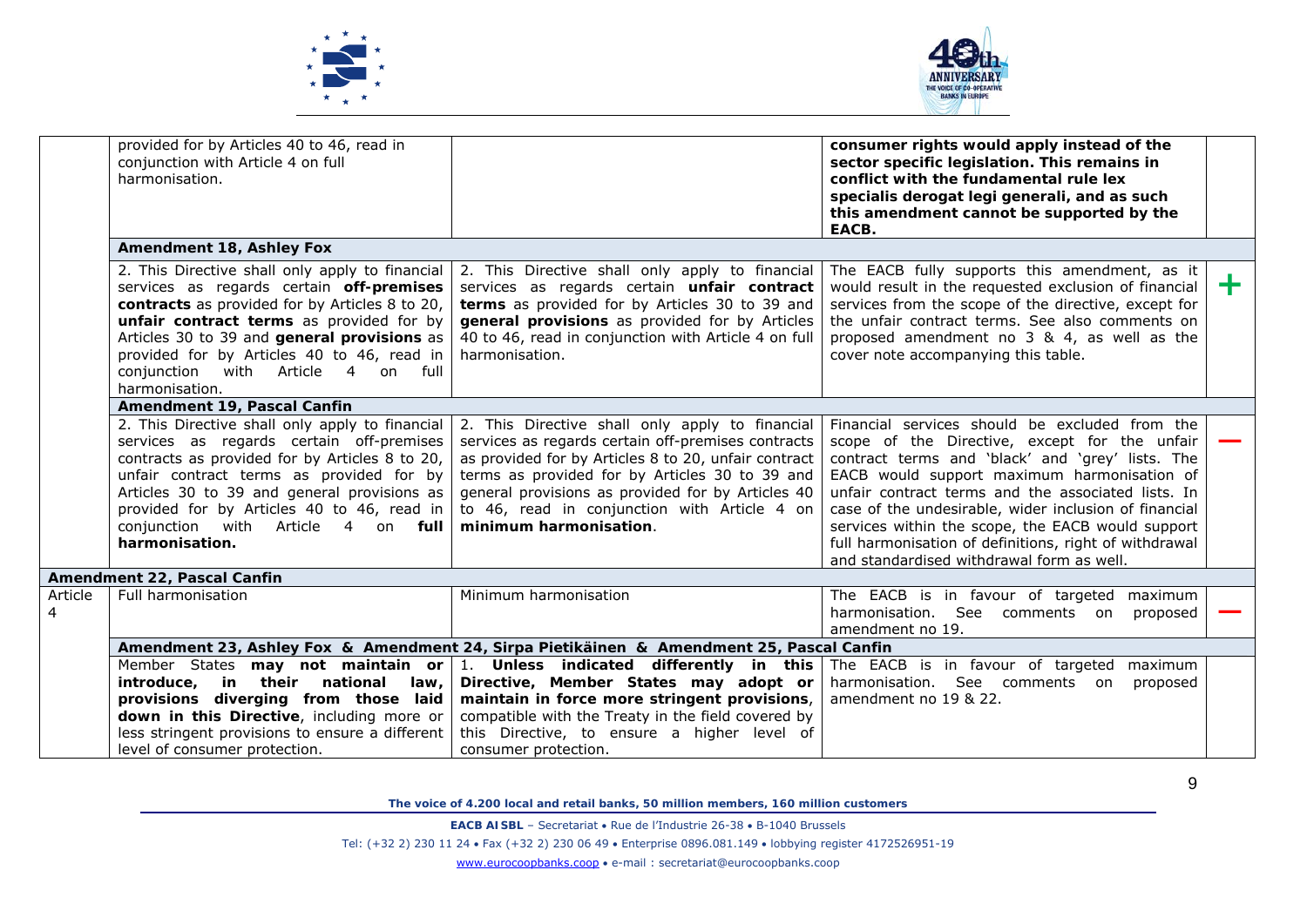



|         | Amendment 26, Antolín Sánchez Presedo<br>Member States may not maintain or<br>introduce, in their national law, provisions<br>diverging from those laid down in this<br>Directive, including more or less stringent<br>provisions to ensure a different level of | 2. Where Member States maintain or introduce<br>more stringent provisions to ensure a higher level<br>of consumer protection in the field harmonised by<br>this directive, these provisions must be<br>compatible with the Treaty and must be notified<br>to the Commission. The Commission shall<br>make that information public on a website<br>or in another easily accessible way.<br>3. The rights resulting from this Directive shall be<br>exercised without prejudice to other rights which<br>the consumer may invoke under the national<br>rules governing contractual or non-contractual<br>liability.<br>Unless otherwise specified and in accordance<br>with Article 169 of the Treaty on the Functioning<br>of the European Union, the measures laid out<br>in the present directive shall not prevent<br>Member States from maintaining<br><b>or</b> | See comments on proposed amendment no 19, 22<br>& 23. |  |
|---------|------------------------------------------------------------------------------------------------------------------------------------------------------------------------------------------------------------------------------------------------------------------|---------------------------------------------------------------------------------------------------------------------------------------------------------------------------------------------------------------------------------------------------------------------------------------------------------------------------------------------------------------------------------------------------------------------------------------------------------------------------------------------------------------------------------------------------------------------------------------------------------------------------------------------------------------------------------------------------------------------------------------------------------------------------------------------------------------------------------------------------------------------|-------------------------------------------------------|--|
|         | consumer protection.                                                                                                                                                                                                                                             | introducing measures providing for a higher                                                                                                                                                                                                                                                                                                                                                                                                                                                                                                                                                                                                                                                                                                                                                                                                                         |                                                       |  |
|         |                                                                                                                                                                                                                                                                  | level of consumer protection.                                                                                                                                                                                                                                                                                                                                                                                                                                                                                                                                                                                                                                                                                                                                                                                                                                       |                                                       |  |
|         | Amendment 27, Sari Essayah                                                                                                                                                                                                                                       |                                                                                                                                                                                                                                                                                                                                                                                                                                                                                                                                                                                                                                                                                                                                                                                                                                                                     |                                                       |  |
|         | Member States may not maintain or                                                                                                                                                                                                                                | Member States may maintain or introduce, in                                                                                                                                                                                                                                                                                                                                                                                                                                                                                                                                                                                                                                                                                                                                                                                                                         |                                                       |  |
|         | introduce, in their national law, provisions<br>diverging from those laid down in this                                                                                                                                                                           | their national law, provisions diverging from<br>those laid down in this Directive, if they are                                                                                                                                                                                                                                                                                                                                                                                                                                                                                                                                                                                                                                                                                                                                                                     |                                                       |  |
|         | Directive, including more or less stringent                                                                                                                                                                                                                      | more stringent provisions to ensure a higher                                                                                                                                                                                                                                                                                                                                                                                                                                                                                                                                                                                                                                                                                                                                                                                                                        |                                                       |  |
|         | provisions to ensure a different level of                                                                                                                                                                                                                        | level of consumer protection.                                                                                                                                                                                                                                                                                                                                                                                                                                                                                                                                                                                                                                                                                                                                                                                                                                       |                                                       |  |
|         | consumer protection.                                                                                                                                                                                                                                             |                                                                                                                                                                                                                                                                                                                                                                                                                                                                                                                                                                                                                                                                                                                                                                                                                                                                     |                                                       |  |
| Article | Amendment 29, Olle Schmidt                                                                                                                                                                                                                                       | (ca) the total cost of the credit to the consumer,                                                                                                                                                                                                                                                                                                                                                                                                                                                                                                                                                                                                                                                                                                                                                                                                                  | All of these requirements are already covered by      |  |
| $5 -$   |                                                                                                                                                                                                                                                                  | comprising all the costs and including (i) the                                                                                                                                                                                                                                                                                                                                                                                                                                                                                                                                                                                                                                                                                                                                                                                                                      | the Consumer Credit Directive, Annex II. Therefore,   |  |
| paragr  |                                                                                                                                                                                                                                                                  | borrowing rate, fixed or variable or both,                                                                                                                                                                                                                                                                                                                                                                                                                                                                                                                                                                                                                                                                                                                                                                                                                          | this information already needs to be provided to      |  |
| aph 1   |                                                                                                                                                                                                                                                                  | together with particulars of any charges                                                                                                                                                                                                                                                                                                                                                                                                                                                                                                                                                                                                                                                                                                                                                                                                                            | consumers in case of loans above EUR 200 and          |  |
| – point |                                                                                                                                                                                                                                                                  | included in the total cost of the credit to the                                                                                                                                                                                                                                                                                                                                                                                                                                                                                                                                                                                                                                                                                                                                                                                                                     | below EUR 75 000. The same is true for home loans     |  |
| c a     |                                                                                                                                                                                                                                                                  | consumer; (ii) the total amount of credit; (iii)                                                                                                                                                                                                                                                                                                                                                                                                                                                                                                                                                                                                                                                                                                                                                                                                                    | under ESIS, which will be incorporated in the EC      |  |

10

**EACB AISBL** – Secretariat • Rue de l'Industrie 26-38 • B-1040 Brussels

Tel: (+32 2) 230 11 24 Fax (+32 2) 230 06 49 Enterprise 0896.081.149 lobbying register 4172526951-19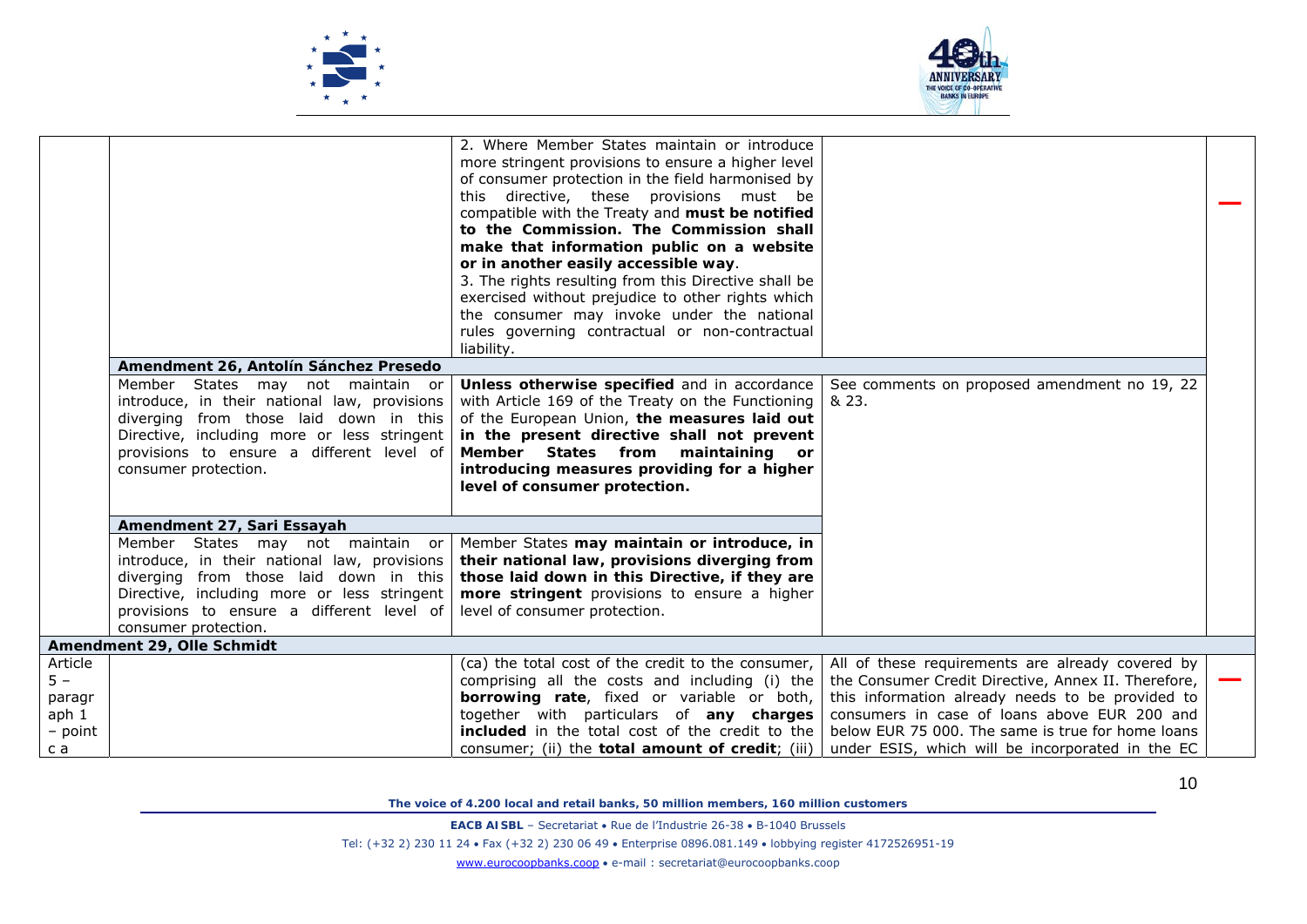



| (new)                                    |                                                                                                                                                              | the annual percentage rate of charge, and<br>(iv) the duration of the credit agreement;                                                                       | proposal for legislation on responsible mortgage<br>lending and borrowing, envisaged for this autumn.<br>Additionally, whilst Art. 3(2) sets out the provisions<br>of the proposal which apply to financial services,<br>there is a lack of clarity as to the extent of the<br>application of Articles 5 to 7 on general information<br>requirements. It appears from Art. 3(2) that these<br>Articles do not apply to financial services, yet Art.<br>9(a) refers to the information requirements<br>contained in Articles 5 and 7. Art. 10(1) in turn<br>refers to the information requirements in Art. 9.<br>Furthermore, Art. 6 is linked to Art. 5, the<br>provisions of which appear to apply to financial<br>services by virtue of the cross reference in Art.<br>9(a). The EACB had already requested clarification<br>on this article and is disappointed that the proposed<br>amendment only contributes to further confusion. |    |
|------------------------------------------|--------------------------------------------------------------------------------------------------------------------------------------------------------------|---------------------------------------------------------------------------------------------------------------------------------------------------------------|------------------------------------------------------------------------------------------------------------------------------------------------------------------------------------------------------------------------------------------------------------------------------------------------------------------------------------------------------------------------------------------------------------------------------------------------------------------------------------------------------------------------------------------------------------------------------------------------------------------------------------------------------------------------------------------------------------------------------------------------------------------------------------------------------------------------------------------------------------------------------------------------------------------------------------------|----|
|                                          | Amendment 34, Ashley Fox                                                                                                                                     |                                                                                                                                                               |                                                                                                                                                                                                                                                                                                                                                                                                                                                                                                                                                                                                                                                                                                                                                                                                                                                                                                                                          |    |
| Article                                  |                                                                                                                                                              | Member States may not maintain or introduce, in                                                                                                               | Member States should not have the option of                                                                                                                                                                                                                                                                                                                                                                                                                                                                                                                                                                                                                                                                                                                                                                                                                                                                                              |    |
| $8 - par$<br>1a<br>(new)                 |                                                                                                                                                              | their national law, provisions diverging from<br>those laid down in this Chapter, except as<br>provided for in Articles 9, $11(3)$ , $13(1a)$ , 19 and<br>20. | introducing provisions diverging from the directive,<br>especially with respect to areas for which maximum<br>harmonisation as a way of ensuring legal certainty.<br>Those areas include information requirements, right<br>of withdrawal and scope of the directive, and as<br>such this amendment does not have our support.                                                                                                                                                                                                                                                                                                                                                                                                                                                                                                                                                                                                           |    |
|                                          | Amendment 38, Ashley Fox                                                                                                                                     |                                                                                                                                                               |                                                                                                                                                                                                                                                                                                                                                                                                                                                                                                                                                                                                                                                                                                                                                                                                                                                                                                                                          |    |
| Article<br>12 par<br>$2$ , sub-<br>par 3 | In the case of a distance contract for the<br>provision of services, the withdrawal period<br>shall begin from the day of the conclusion of<br>the contract. | deleted                                                                                                                                                       | In general terms, this amendment would bring the<br>provisions of the proposal directive more in line<br>with Art. 6 of DMFSD and Art. 14 (1) of CCD,<br>bringing more desired consistency in the legal<br>framework.                                                                                                                                                                                                                                                                                                                                                                                                                                                                                                                                                                                                                                                                                                                    | ÷. |
|                                          | Amendment 39, Ashley Fox                                                                                                                                     |                                                                                                                                                               |                                                                                                                                                                                                                                                                                                                                                                                                                                                                                                                                                                                                                                                                                                                                                                                                                                                                                                                                          |    |
| Article<br>$12 -$<br>par 4               | 4. The Member States shall not prohibit the<br>parties from performing their obligations<br>under the contract during the withdrawal<br>period.              | deleted                                                                                                                                                       | The EACB welcomed the provision of Art. 12(4) as<br>it prevented a negative "freeze" effect, when for<br>the duration of the withdrawal period traders are<br>forbidden to receive money from the consumer or                                                                                                                                                                                                                                                                                                                                                                                                                                                                                                                                                                                                                                                                                                                            |    |

*The voice of 4.200 local and retail banks, 50 million members, 160 million customers* 

**EACB AISBL** – Secretariat • Rue de l'Industrie 26-38 • B-1040 Brussels

Tel: (+32 2) 230 11 24 Fax (+32 2) 230 06 49 Enterprise 0896.081.149 lobbying register 4172526951-19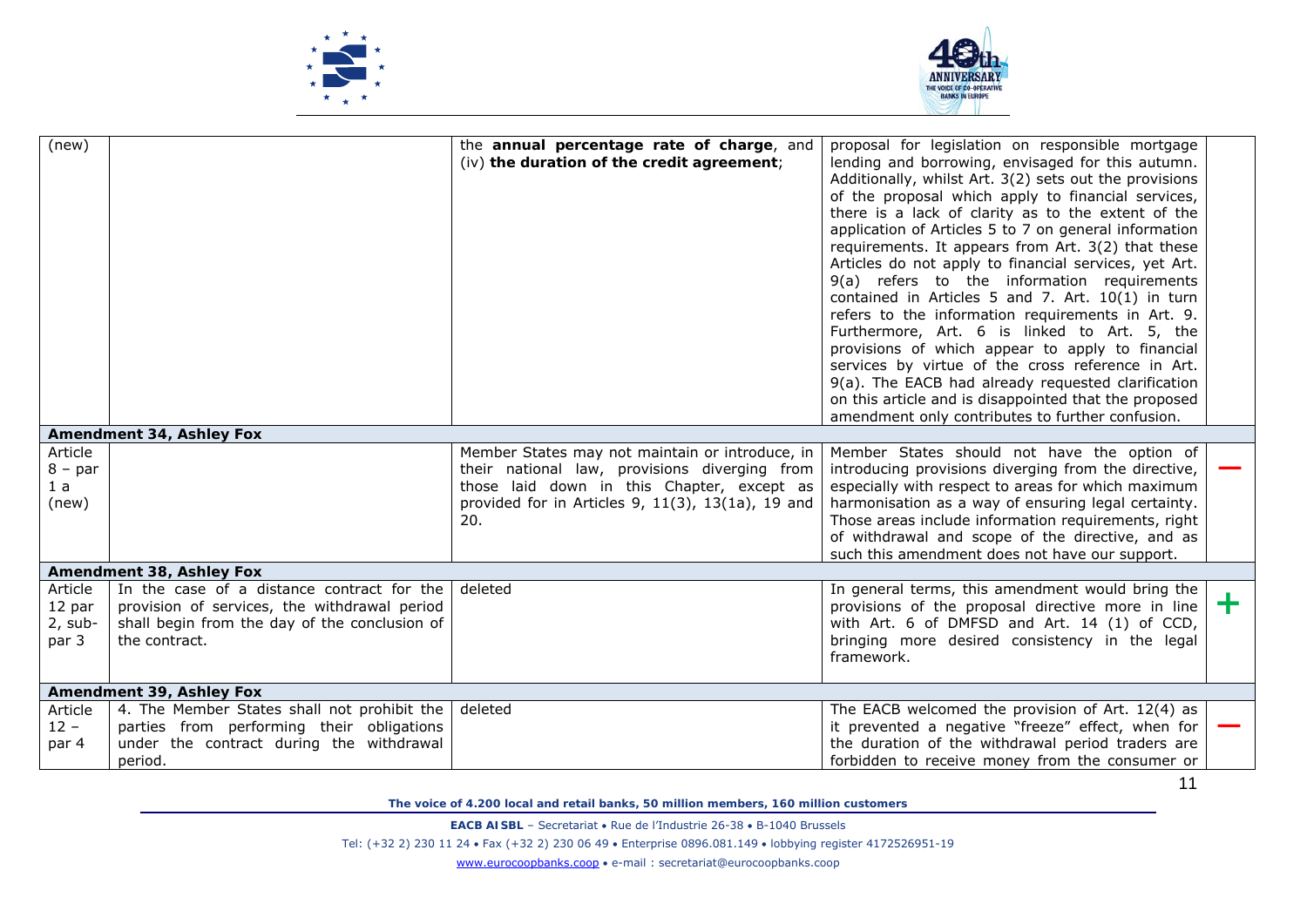



|                                                              |                                                                                                                                                                                                                                                                                                                                                                                                                                                                                                                                                 |                                                                                                                                                                                                                                                                                                                                                                                                                                                                                                                                                                    | even to ask him to authorise the transfer of money.                                                                                                                                                                                                                                                                                                                                                                                                                                                                                                                                                                                                           |   |
|--------------------------------------------------------------|-------------------------------------------------------------------------------------------------------------------------------------------------------------------------------------------------------------------------------------------------------------------------------------------------------------------------------------------------------------------------------------------------------------------------------------------------------------------------------------------------------------------------------------------------|--------------------------------------------------------------------------------------------------------------------------------------------------------------------------------------------------------------------------------------------------------------------------------------------------------------------------------------------------------------------------------------------------------------------------------------------------------------------------------------------------------------------------------------------------------------------|---------------------------------------------------------------------------------------------------------------------------------------------------------------------------------------------------------------------------------------------------------------------------------------------------------------------------------------------------------------------------------------------------------------------------------------------------------------------------------------------------------------------------------------------------------------------------------------------------------------------------------------------------------------|---|
|                                                              | Amendment 40, Ashley Fox                                                                                                                                                                                                                                                                                                                                                                                                                                                                                                                        |                                                                                                                                                                                                                                                                                                                                                                                                                                                                                                                                                                    |                                                                                                                                                                                                                                                                                                                                                                                                                                                                                                                                                                                                                                                               |   |
| Article<br>13                                                | If the trader has not provided the<br>consumer with the information on the<br>right of withdrawal in breach of Articles<br>$9(b)$ , $10(1)$ and $11(4)$ , the withdrawal<br>period shall expire three months after<br>the trader has fully performed his other<br>contractual obligations.                                                                                                                                                                                                                                                      | If the trader has not provided the consumer with<br>the information on the right of withdrawal in<br>breach of Articles $5(1)(g)$ and $10(1)$ , the<br>withdrawal period shall expire 1 year after the<br>time specified in Article 12(2).                                                                                                                                                                                                                                                                                                                         | The EACB considers that financial services should<br>be excluded from the scope of the directive, except<br>for unfair contract terms. The EACB would advise<br>against the extension of the period as it would<br>introduce too much uncertainty for too long a<br>period of time.                                                                                                                                                                                                                                                                                                                                                                           |   |
|                                                              | Amendment 41, Ashley Fox                                                                                                                                                                                                                                                                                                                                                                                                                                                                                                                        |                                                                                                                                                                                                                                                                                                                                                                                                                                                                                                                                                                    |                                                                                                                                                                                                                                                                                                                                                                                                                                                                                                                                                                                                                                                               |   |
| Article<br>13<br>paragr<br>aph 1 a<br>(new)                  |                                                                                                                                                                                                                                                                                                                                                                                                                                                                                                                                                 | Member States can maintain national provisions<br>allowing for a longer withdrawal period or<br>provisions which do not set off the withdrawal<br>period as long as the information referred to in<br>paragraph 1 has not been provided.                                                                                                                                                                                                                                                                                                                           | The EACB considers that financial services should<br>be excluded from the scope of the directive, except<br>for unfair contract terms. The EACB considers that<br>maximum harmonisation of the withdrawal period is<br>necessary to address the fragmentation in the<br>existing legal framework, which was one of the<br>objectives of this proposal.                                                                                                                                                                                                                                                                                                        |   |
|                                                              | Amendment 45, Ashley Fox                                                                                                                                                                                                                                                                                                                                                                                                                                                                                                                        |                                                                                                                                                                                                                                                                                                                                                                                                                                                                                                                                                                    |                                                                                                                                                                                                                                                                                                                                                                                                                                                                                                                                                                                                                                                               |   |
| Article<br>17<br>$\overline{\phantom{a}}$<br>paragr<br>aph 2 | 2. The consumer shall only be liable for any<br>diminished value of the goods resulting from<br>the handling other than what is necessary to<br>ascertain the nature and functioning of the<br>goods. He shall not be liable for diminished<br>value where the trader has failed to provide<br>notice of the withdrawal right in accordance<br>with Article 9(b). For service contracts<br>subject to a right of withdrawal, the<br>consumer shall bear no cost for services<br>performed, in full or in part, during the<br>withdrawal period. | 2. The consumer is not required to pay for:<br>(a) any diminution in the value of anything<br>received under the contract caused by inspection<br>and testing;<br>(b) any destruction, or loss of, or damage to,<br>anything received under the contract, provided<br>that the consumer used reasonable care to<br>prevent such destruction, loss or damage. For<br>services contracts, the consumer is liable for<br>any accredited costs incurred up to the point<br>of withdrawal only when he expressly<br>requested the early performance of the<br>contract. | The Distance Marketing of Financial Services<br>Directive (Art. $7(1)$ ) provides that a consumer may<br>be required to pay a proportionate amount for the<br>service actually provided by the supplier in<br>accordance with the contract. The EACB considers<br>that Art. 17(2) in its original wording would<br>constitute an undue burden on providers of<br>financial services. Such costs would ultimately be<br>reflected in price increases and therefore borne by<br>consumers. Although the proposed amendment<br>should be considered as a positive development,<br>the EACB would like to see a more decided<br>approach, in line with the DMFSD. | ÷ |
|                                                              | Amendment 47, Pascal Canfin                                                                                                                                                                                                                                                                                                                                                                                                                                                                                                                     |                                                                                                                                                                                                                                                                                                                                                                                                                                                                                                                                                                    |                                                                                                                                                                                                                                                                                                                                                                                                                                                                                                                                                                                                                                                               |   |
| Article<br>19 a<br>(new)                                     |                                                                                                                                                                                                                                                                                                                                                                                                                                                                                                                                                 | With regard to Articles 8 to 19, unless indicated<br>differently in this Directive, Member States may<br>adopt or maintain in force more stringent<br>provisions compatible with the Treaty in the field<br>covered by this Directive, to ensure a higher level                                                                                                                                                                                                                                                                                                    | The EACB considers that financial services should<br>be excluded from the scope of the directive, except<br>for unfair contract terms. The EACB supports<br>maximum harmonisation of the right of withdrawal.                                                                                                                                                                                                                                                                                                                                                                                                                                                 |   |

*The voice of 4.200 local and retail banks, 50 million members, 160 million customers* 

**EACB AISBL** – Secretariat • Rue de l'Industrie 26-38 • B-1040 Brussels

Tel: (+32 2) 230 11 24 Fax (+32 2) 230 06 49 Enterprise 0896.081.149 lobbying register 4172526951-19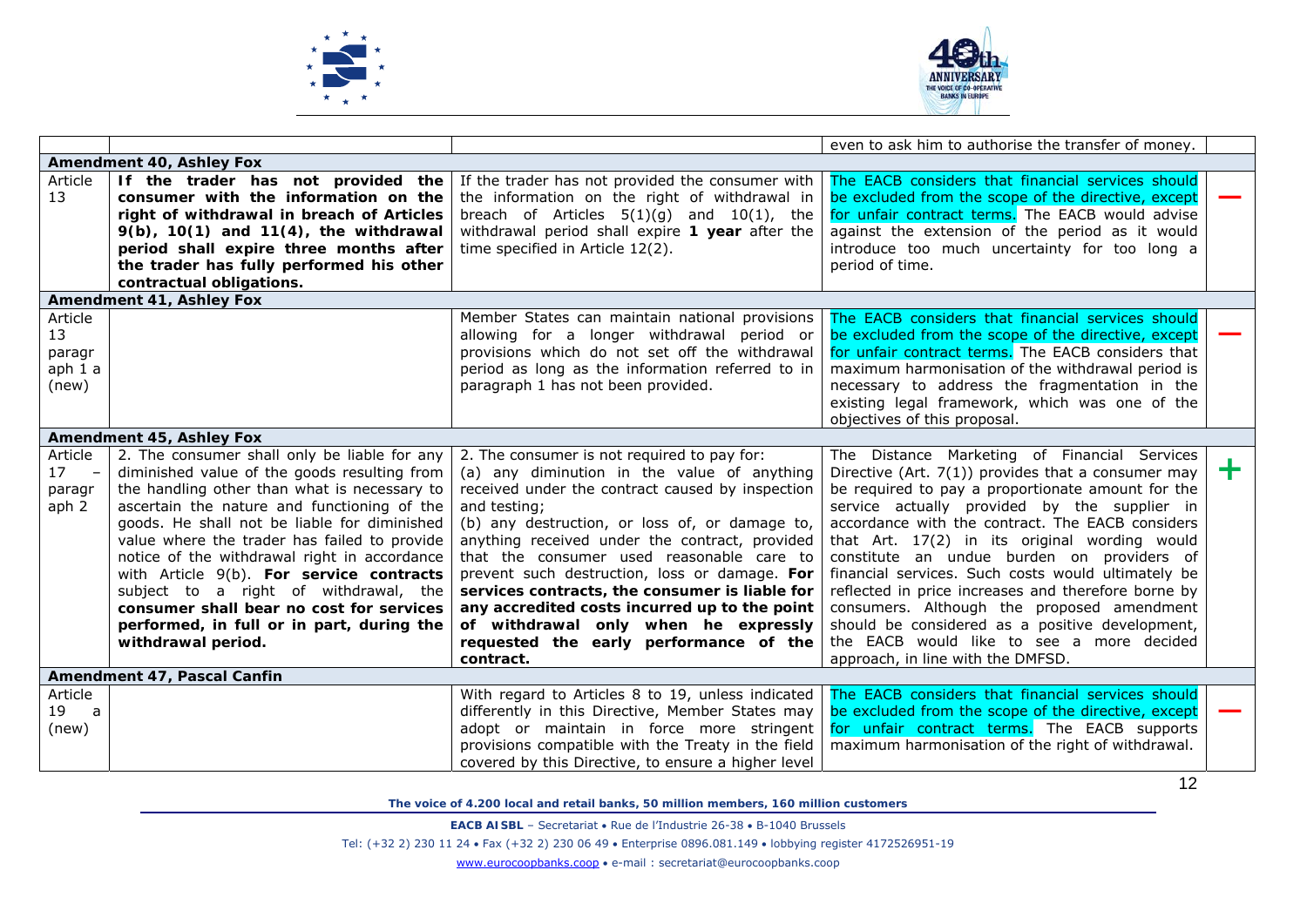



|                                                                          |                                                                                                                                                                                                                                                                                                                                                                                                                                                                                         | of consumer protection.                                                                                                                                                                                                                                                                                                                                                                                                                                           |                                                                                                                                                                                                                                                                                                                                                                                                                                                                                                                                                                                                                                         |  |
|--------------------------------------------------------------------------|-----------------------------------------------------------------------------------------------------------------------------------------------------------------------------------------------------------------------------------------------------------------------------------------------------------------------------------------------------------------------------------------------------------------------------------------------------------------------------------------|-------------------------------------------------------------------------------------------------------------------------------------------------------------------------------------------------------------------------------------------------------------------------------------------------------------------------------------------------------------------------------------------------------------------------------------------------------------------|-----------------------------------------------------------------------------------------------------------------------------------------------------------------------------------------------------------------------------------------------------------------------------------------------------------------------------------------------------------------------------------------------------------------------------------------------------------------------------------------------------------------------------------------------------------------------------------------------------------------------------------------|--|
|                                                                          | Amendment 48, Pascal Canfin                                                                                                                                                                                                                                                                                                                                                                                                                                                             |                                                                                                                                                                                                                                                                                                                                                                                                                                                                   |                                                                                                                                                                                                                                                                                                                                                                                                                                                                                                                                                                                                                                         |  |
| Article<br>$20 -$<br>paragr<br>aph <sub>2</sub>                          | 2. Articles 8 to 19 shall not apply to off-<br>premises contracts relating to:<br>(a) insurance,<br>(b) financial services whose price depends on<br>fluctuations in the financial market outside<br>the trader's control, which may occur during<br>the withdrawal period, as defined in Article<br>6(2)(a) of Directive 2002/65/EC16 and (c)<br>credit which falls within the scope of Directive<br>2008/48/EC.<br>(c) credit which falls within the scope of<br>Directive 2008/48/EC | Deleted                                                                                                                                                                                                                                                                                                                                                                                                                                                           | Consumer credit is already regulated by the<br>Consumer Credit Directive, which is still in the<br>process of transposition in 11 Member States. No<br>further regulation covering consumer credit<br>between EUR 200 and EUR 75,000 should be<br>introduced before the impact of the CCD is<br>assessed.<br>Insurance should be excluded from the scope of the<br>provisions of the directive, other than unfair<br>contract terms.                                                                                                                                                                                                    |  |
|                                                                          | Amendment 49, Ashley Fox                                                                                                                                                                                                                                                                                                                                                                                                                                                                |                                                                                                                                                                                                                                                                                                                                                                                                                                                                   |                                                                                                                                                                                                                                                                                                                                                                                                                                                                                                                                                                                                                                         |  |
| Article<br>$20 -$<br>paragr<br>aph 3 a<br>(new)                          |                                                                                                                                                                                                                                                                                                                                                                                                                                                                                         | 3a. Member States may choose not to apply<br>Articles 8 to 19 to off premises contracts up to a<br>specified amount. The amount may not exceed<br>EUR 60.                                                                                                                                                                                                                                                                                                         | It always should be ensured that additional costs<br>related to the provision of information do not<br>disproportionately outweigh the potential financial<br>gains, particularly in case of contracts involving<br>very small amounts. However, the threshold could<br>be EUR 200 to correspond with the CCD and it<br>should be subject to maximum harmonisation.                                                                                                                                                                                                                                                                     |  |
|                                                                          | Amendment 63, Olle Schmidt                                                                                                                                                                                                                                                                                                                                                                                                                                                              |                                                                                                                                                                                                                                                                                                                                                                                                                                                                   |                                                                                                                                                                                                                                                                                                                                                                                                                                                                                                                                                                                                                                         |  |
| Article<br>$31 -$<br>paragr<br>$aph$ 3<br>subpar<br>agraph<br>a<br>(new) |                                                                                                                                                                                                                                                                                                                                                                                                                                                                                         | In order to ensure full transparency, the<br>consumer shall be provided with information<br>concerning the borrowing rate, fixed or variable<br>or both, together with particulars of any charges<br>included in the total cost of the credit to the<br>consumer, the total amount of credit, the annual<br>percentage rate of charge and the duration of the<br>credit agreement, both at a pre-contractual stage<br>and when the credit agreement is concluded. | The EACB considers that financial services should<br>be excluded from the scope of the directive, except<br>for unfair contract terms. All of these requirements<br>are already covered by the Consumer Credit<br>Directive, Annex II. Therefore, this information<br>already has to be provided to consumers in case of<br>loans above EUR 200 and below EUR 75 000. The<br>same is true for home loans and mortgages under<br>ESIS (and in 14 Member States where the CCD<br>scope was extended - also under the CCD). Similar<br>information is also likely to be covered by the<br>future EC legislation on responsible lending and |  |
|                                                                          | Amendment 64, Pascal Canfin                                                                                                                                                                                                                                                                                                                                                                                                                                                             |                                                                                                                                                                                                                                                                                                                                                                                                                                                                   | borrowing.                                                                                                                                                                                                                                                                                                                                                                                                                                                                                                                                                                                                                              |  |

*The voice of 4.200 local and retail banks, 50 million members, 160 million customers* 

**EACB AISBL** – Secretariat • Rue de l'Industrie 26-38 • B-1040 Brussels

Tel: (+32 2) 230 11 24 Fax (+32 2) 230 06 49 Enterprise 0896.081.149 lobbying register 4172526951-19